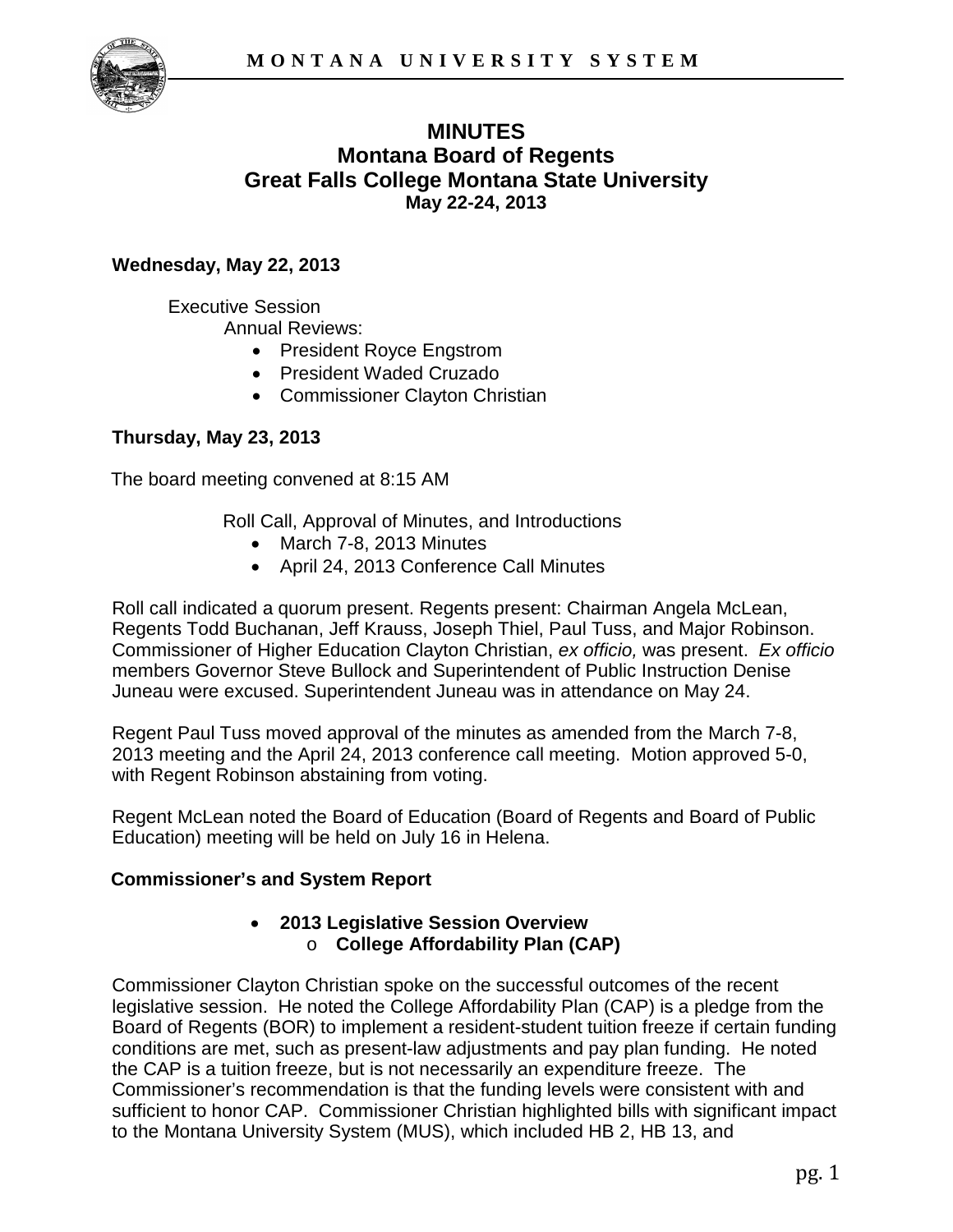

performance funding.

Associate Commissioner Tyler Trevor gave a presentation on legislative appropriations, per resident student FTE in comparison with the educational units in the MUS. He noted this is the highest level of funding the university system has ever had in relation to resident FTE.

Commissioner Christian added that while the MUS received historic levels of funding, the university system is also at historic levels of enrollment.

Commissioner Christian told the board that funding received in the legislative session will allow the MUS to invest a portion of funding in performance-based funding. He noted performance-based funding is a national trend which will also provide more accountability by the MUS to the legislature. Commissioner Christian said this essential system-wide initiative will include broad involvement from faculty, students, staff and administration.

Associate Commissioner Trevor explained the concept of performance based funding, short and long-term plans that have been developed, and the taskforce has been working on a model to allocate the funds. The taskforce has developed recommendations, goals and metrics for the first year of the biennium and will create plans to allocate performance funds in the second year of the biennium.

## o **System Initiatives / New Programs**

Commissioner Christian noted system initiatives focused on Veterans Success; Workforce Development and Two-Year Education; WWAMI Expansion; Veterinary Medicine; Energy and Natural Resources Doctoral Program and; Medical Residency Expansion.

Director of Student Financial Services Ron Muffick, OCHE, noted the Veterans' Success Initiative is focused on ensuring dedicated space for veterans on the campuses, tracking enrollment and student success, retention and completion rates, and workforce placement.

Deputy Commissioner John Cech noted the goal of the Workforce Development and Two-Year Education Initiative is to incentivize campuses to expand dual credit opportunities, develop innovative workforce training programs designed for adult learners and to encourage partnerships with Perkins, federal grants, business and industry, and Big Sky Pathways programs.

Commissioner Christian stated that the legislature granted funding to increase slots in WWAMI (Washington School of Medicine for Washington, Wyoming, Alaska, Montana and Idaho) for the first time in 40 years, increasing the number of new students entering the program from 20 -30, which will result in a tremendous increase in medical education outreach opportunities. In addition, the MUS received \$400,000 for medical residency expansion. This funding will provide a large increase in the number of threeyear graduate medical residency slots available in Montana, growing the number of slots from 6 to 78 by 2017.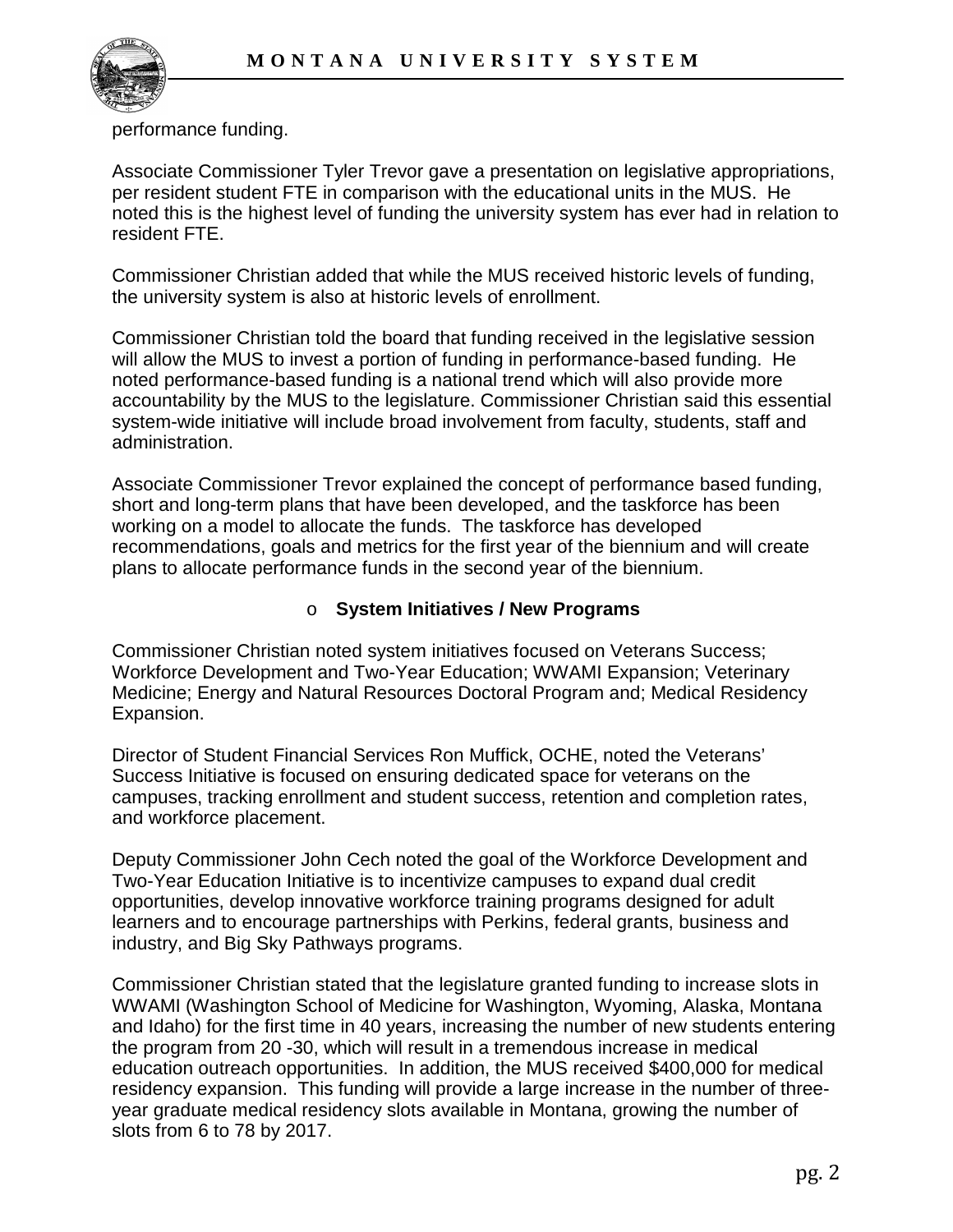

The legislature provided funding for the Veterinary Medicine initiative to launch the Montana Cooperative Veterinary Medicine Program, which is a joint program between MSU-Bozeman and Washington State University, reported Commissioner Christian. The students complete the first year at MSU-Bozeman and complete the remaining three years at the University of Washington.

Commissioner Christian noted the intent of the funding for the Energy & Natural Resources Doctoral Program is to develop and support a collaborative Materials Science doctoral program.

Deputy Commissioner Cech noted the Community College Workforce Development funding is to assist Miles and Dawson Community Colleges meet the demands of the growing workforce in eastern Montana.

MSUN Bio-Energy Research Center funding will further develop bio-energy research at MSU-Northern. Chancellor Jim Limbaugh noted this will create degree programs focused on energy development.

Commissioner Christian noted the additional funding for Tribal College Assistance at Montana's tribal colleges for funding of non-beneficiary students.

President Cruzado commented on the importance of the funding for the Extension Service and Local Government Centers to their local communities.

Commissioner Christian said funding for the Montana Bureau of Mines and Geology are to assist with expenses for making data records available to the public in an online format.

Commissioner Christian said the university system did not receive funding for the integrated information system, but encouragement from the legislature to continue moving forward in that area.

## o **Long-Range Building Projects**

Commissioner Christian spoke on the building projects throughout the MUS that were funded in the legislative session. He explained the Authority Only Projects and the match requirements for specific projects.

Chair McLean noted that the process and plan for performance based funding will be determined by the university system and the board. She also encouraged Presidents Engstrom and Cruzado to work with their affiliate campuses in delegating appropriate funds to those campuses.

## o **Other Legislation**

Associate Commissioner Trevor noted the national Complete College America project and SJ 13, which requires the university system to develop a set of metrics, universal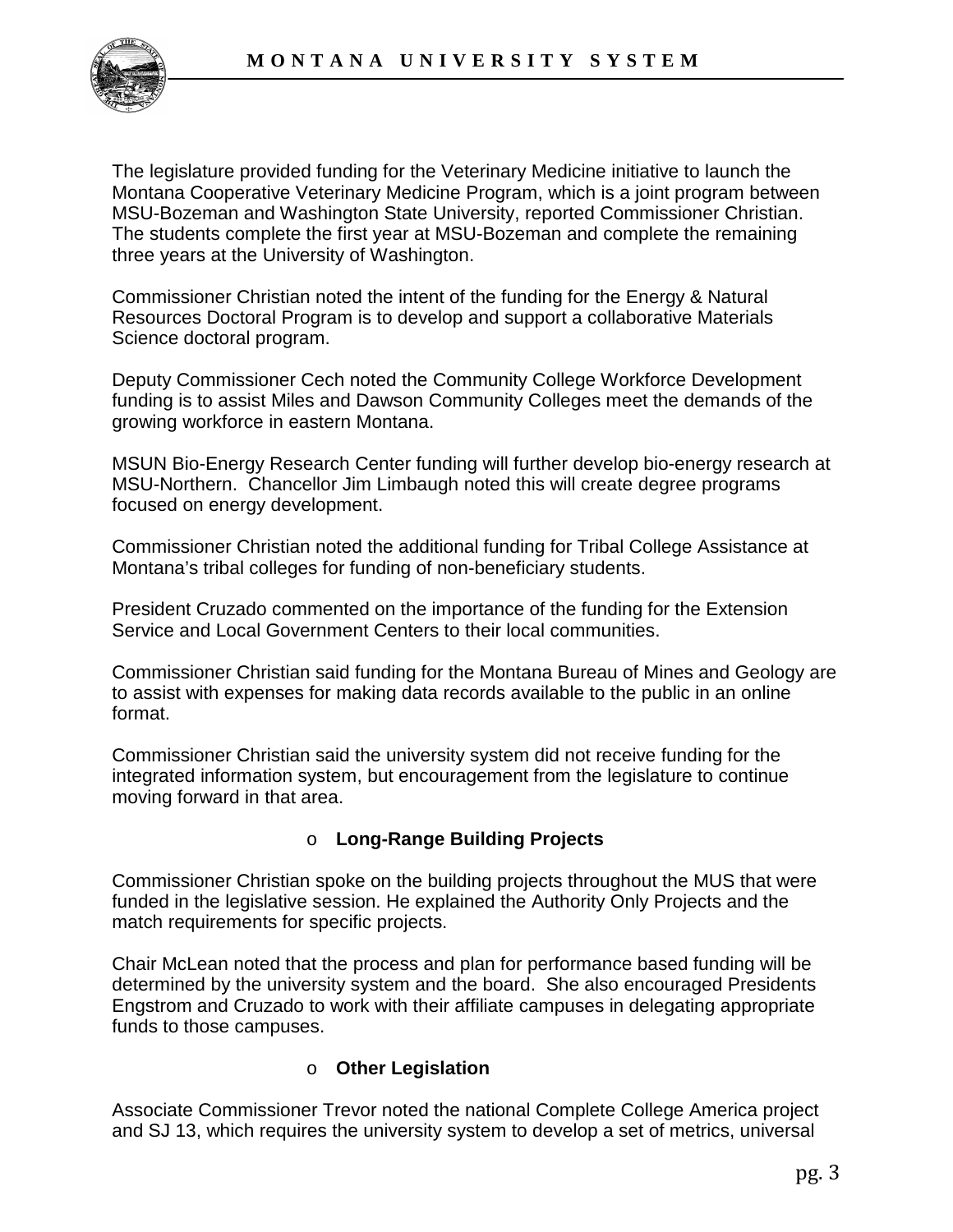

set of goals and performance measures directed at increasing college completions. Mr. Trevor will provide additional information to the board at a future meeting.

Commissioner Christian noted the MUS had concerns about HB 240 due to the guns on campus issues. Governor Steve Bullock vetoed the bill, as campuses already accommodate guns in a safe manner by requiring the guns to be in a designated locked facility when not in use.

President Engstrom noted the legislature approved that the memorial at UM-Missoula be designated as the official state Iraq and Afghanistan Veteran's Memorial as a result of HB 351.

## • **FY13 Enrollment Report**

Associate Commissioner Trevor gave a presentation on the major trends shown in the FY 13 enrollment report. He attributed the enrollment decline to the natural decline in the state's population of high school graduates. Mr. Trevor pointed out that enrollment increases at the two-year campuses are partially due to the lower tuition rates at the two-year campuses. He noted that the number of high school graduates attending college immediately following graduation has started to decline. Mr. Trevor noted trends in the system-wide report, which showed short-term and long-term projections.

#### **ACADEMIC, RESEARCH, AND STUDENT AFFAIRS COMMITTEE**

*Committee Members: Regents Todd Buchanan, Chair; Joe Thiel; Paul Tuss*

## **ACTION**

a. Collaborative Material Science PhD Program *ITEM 159-102-R0513 | Level II Request Form | Curriculum Proposal Form & Appendices| Attachment #1 -Business Plan – Provost Potvin, Provost Brown, Provost Abbott* 

Deputy Commissioner Neil Moisey stated by specifically authorizing and limiting Montana Tech to granting Ph.D.'s in Materials Science only (as opposed to general PhD granting authority), the Board would be acknowledging Montana Tech's capacity in a specifically defined area of research, faculty specialization, infrastructure capacity, and extramural funding opportunities in a collaborative and efficient use of MUS resources.

Dr. Moisey noted that this type of limited Ph.D. granting authority is quite different from a broader Montana Tech Ph.D. granting authority, which would have far greater implications to not only the Montana Tech campus but also to the entire MUS. These implications are not just limited to potentially increased salary costs but also workload issues relative to the undergraduate mission as faculty would be expected to spend much more time on publishing, grant generation, and mentoring Ph.D. students.

Dr. Moisey clarified that this would NOT alter MT Tech's mission or mission statement.

Dr. Bev Hartford, UM, UM Provost Perry Brown, MSU Provost Martha Potvin, and MT Tech Provost Doug Abbott commented on the collaborative efforts to meet the needs in material science including: AAAS review; multiple meetings, expected outcomes and; awareness that changes need to occur on campuses when offering collaborative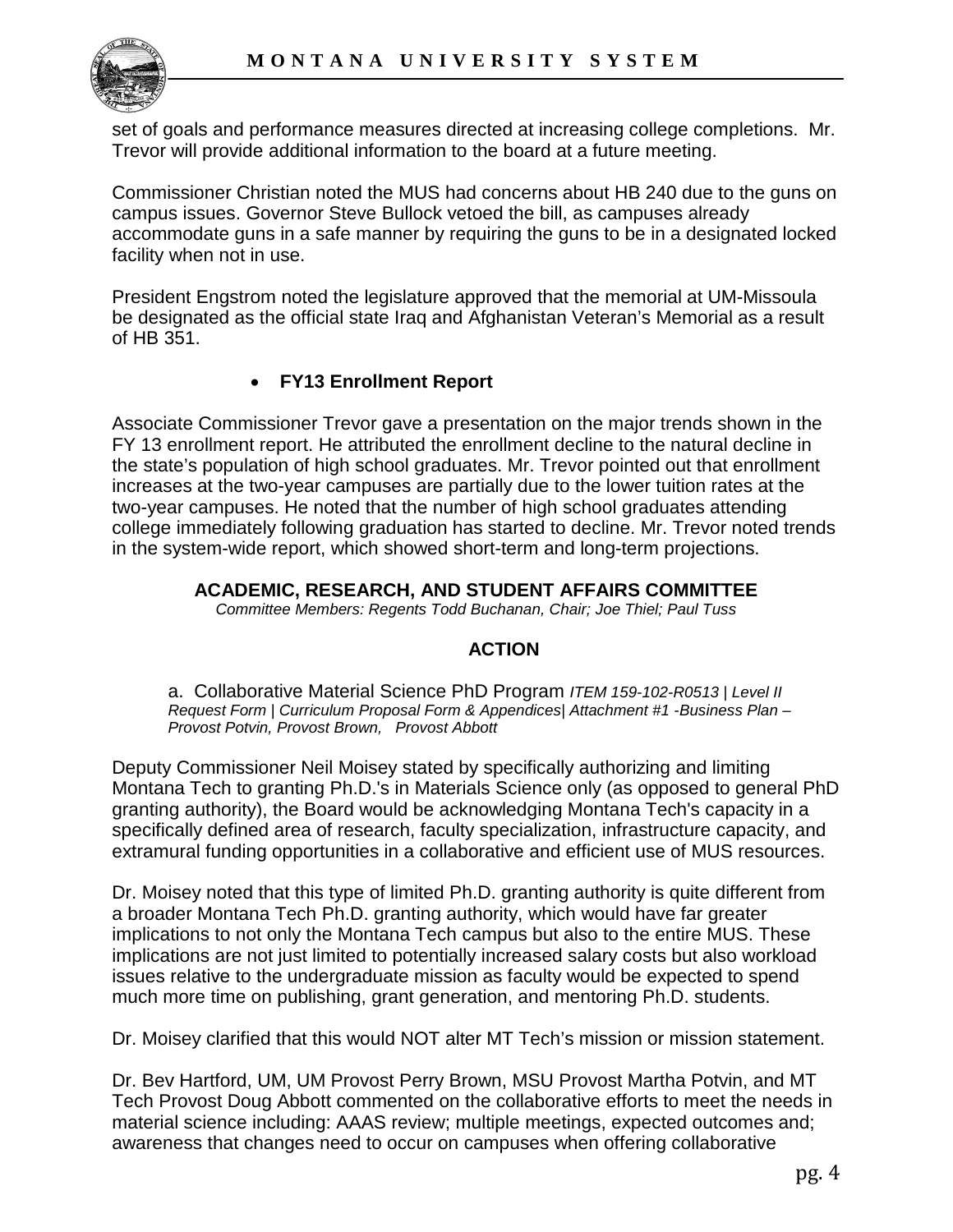

degrees. They stressed the importance of the final outcome that they have a collaborative program that will serve students in a nationally recognized program.

President Engstrom commended the campuses for collaboration in sharing resources, technology, online capabilities, and the involvement of campus research committees. President Cruzado also commended the collaborative effort that will result in a nationally competitive program.

Regent Buchanan recommended approving this program on the condition that MT Tech will raise an additional \$150,000 before implementing this program. When MT Tech obtains the additional funding, the program is then approved. The board supported the requirement of MT Tech to raise additional funding.

Board members commended the high level of collaboration amongst the campuses, supported the community involvement, and recommended developing a process for campuses to follow in the future for collaborative efforts.

Commissioner Christian noted the campuses cannot be everything to everyone, and therefore, collaboration will be even more crucial in the future.

## **Public Comment:**

The following spoke in support of the collaborative Ph.D. Program in Material Science:

- Jeff Snyder, former MT Tech graduate and Newmont employee
- Michael Barth, MT Tech Foundation, also read a letter of support from F.L. Schmidt Company.
- Lindsey Murdock, MT Associated Students, students voted in support of this collaborative program.
- Larry Farrar, Butte businessman, also expressed commitment to supporting one Ph.D. student.
- Courtney Young, Dept Head of Metallurgical Sciences
- Dr John Neumeier, MSU Faculty Senate Chair

Regent Buchanan made a motion for an amendment that, upon approval of the item, MT Tech will need to raise \$150,000 before launching the Ph.D. program. Motion passed 6-0.

Regent Buchanan clarified that the item limits MT Tech's authority to grant only one Ph.D. program - a collaborative Ph.D. in Material Science program only. The board agreed that the regents want to honor the restructuring of the system that was done in 1994.

Jeff Renz, MUSFAR Chair, described the process of approval on the UM campus and noted the strong faculty support throughout the process.

Regent Buchanan moved approval of ITEM 159-102-R0513. Motion passed 6-0.

b. MT-Tech Limited Ph.D. Granting Authority-Material Science; Montana Tech *ITEM 159-103-R0513 | Attachment #1 – The Restructuring of*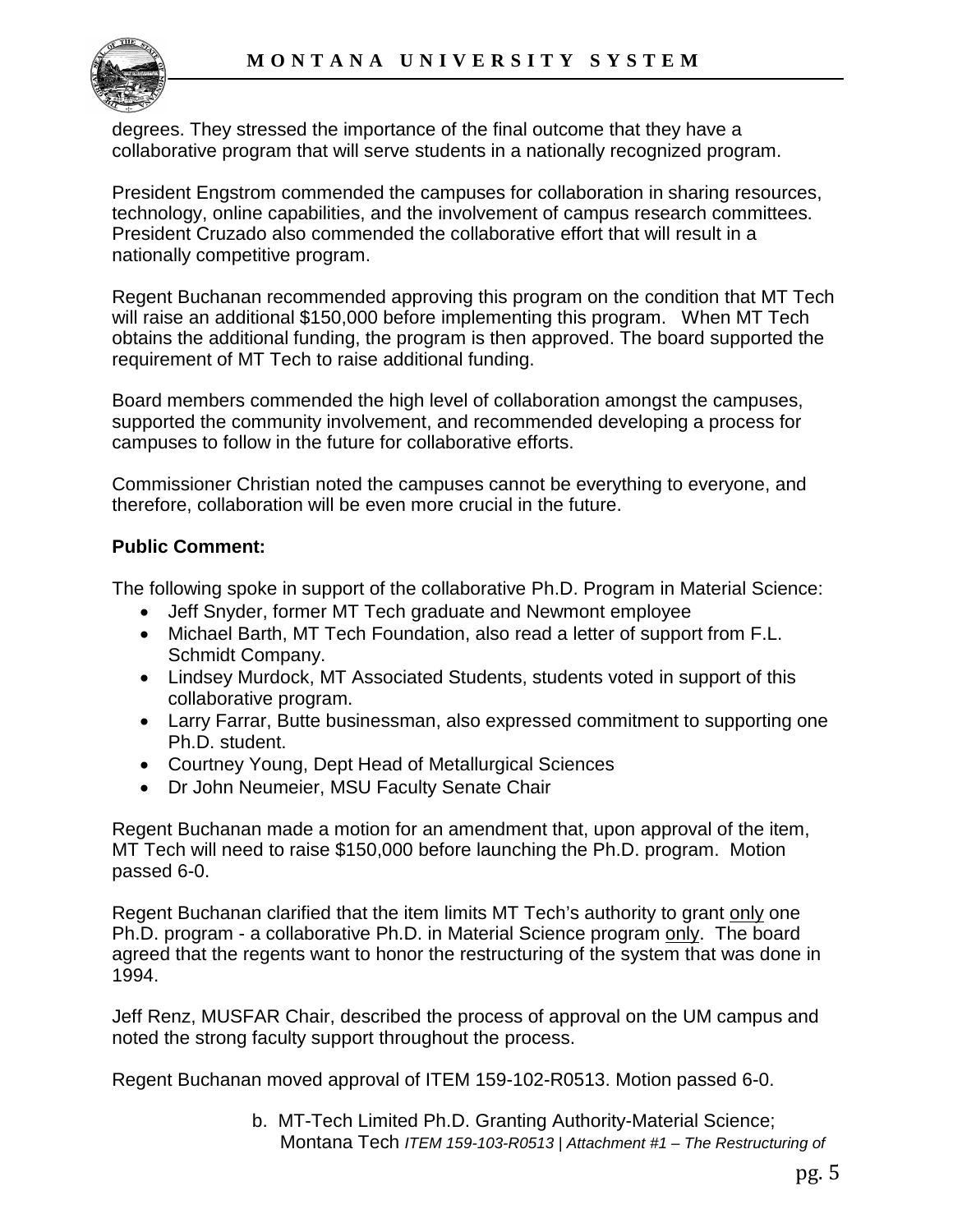

*the Montana University System | Attachment #2 MT Tech Mission/Vision Plan, 2010.– V. Hammill, N. Moisey*

#### **Public Comment:**

• Lindsey Murdock, MT Associated Students, and Kyle Hogan, ASMT, spoke in support of MT Tech offering the collaborative Ph.D. in Material Sciences.

Chair McLean cautioned campuses to not start coming forward with Ph.D. program requests. She stressed this item specifies that MT Tech will offer only one collaborative Ph.D. program.

Regent Tuss asked if this proposal and process could become a model for future collaborative Ph.D. program proposals. Deputy Commissioner Moisey noted that the process outlines the need for an external review of capacity (infrastructure and faculty)and an evaluation of program demand, a collaborative approach in designing the curriculum and needed resources, and an evaluation of the impacts and needed changes on the campuses that result from offering a Ph.D.

Regent Tuss moved approval of Item 159-103-R0513. Motion passed 6-0.

c. Veterans Credit for Prior Military Courses and Training Policy Change; OCHE *ITEM 159-106-R0513*

Ron Muffick, Director of Student Financial Services, explained that this policy change would grant military veterans credit for prior experience they have received while serving in the military in a consistent manner, including college and university-level learning gained in military courses, trainings and experiential settings. He noted HB 317 was approved by the legislature and requests that the board develop criteria for awarding credit in this manner. The intent is to establish consistent practices throughout the MUS and community colleges for evaluating and granting undergraduate credit to veterans.

Deputy Commissioner Moisey indicated this could open the door in the future for other types of prior experience. He noted that campus faculty have some concerns related to assessing the experiences and whether or not the students are adequately prepared for particular courses.

Regent McLean urged Director Muffick to also consider how funding mechanisms would work in these situations.

#### **Public Comment:**

• Dr. Sandy Osborn, MSU faculty, voiced concerns related to the credit for prior learning issue regarding: how to evaluate learning objectives; determining if the students have the necessary preparation for courses and; addressing funding needs.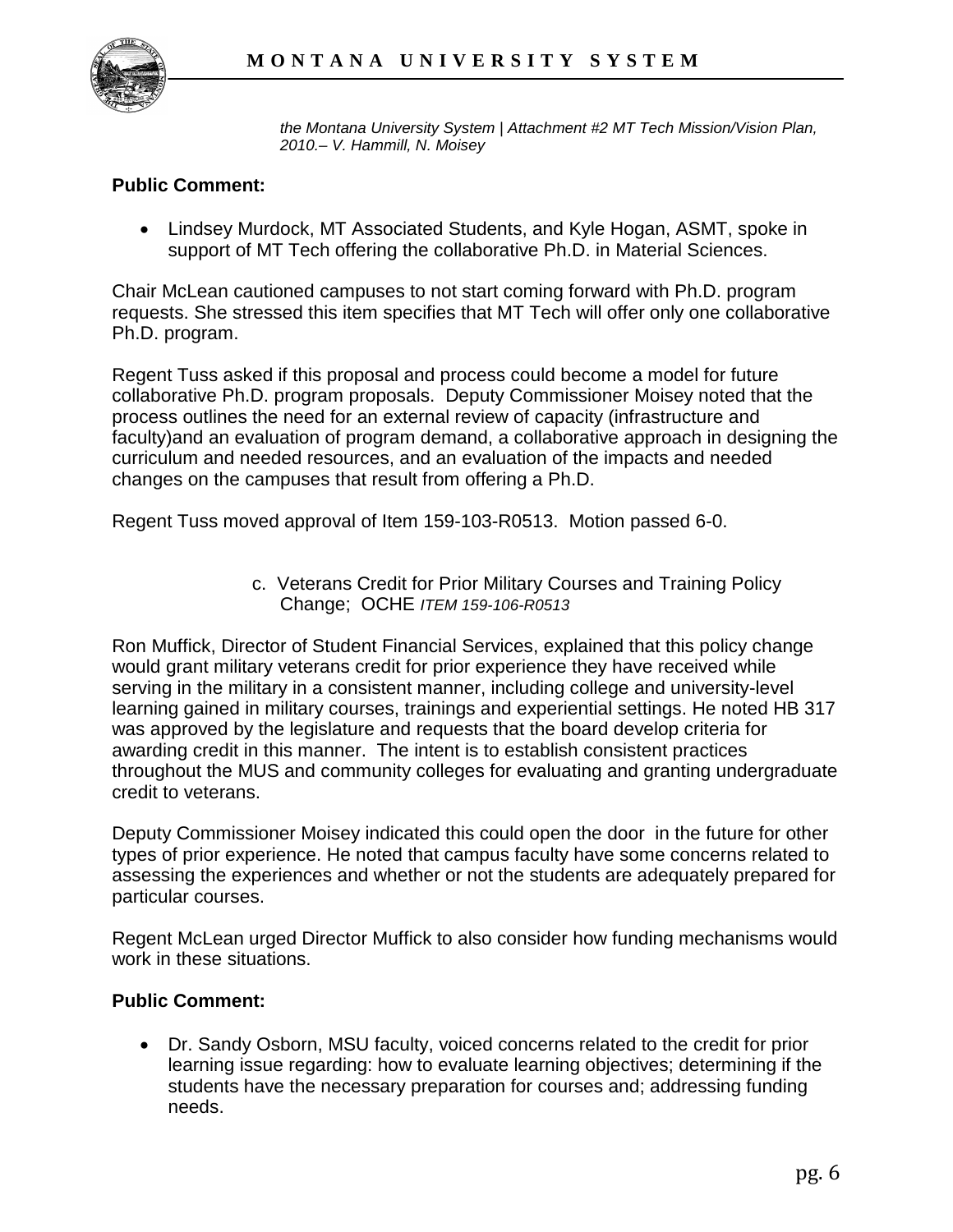

- Jeff Renz, UM faculty, noted faculty are in support of the concept, but do have some concerns regarding how to implement this and the process to be used for transferring credits.
- Dean Susan Wolff, Great Falls College MSU, noted the Northwest Commissioner on Accreditation has specific guidelines regarding the limit of credits that can be granted for prior learning.

Regent Buchanan moved approval of item 159-106-R0513. Motion passed 6-0.

#### **CONSENT**

- a. Level I Memorandum
- b. Level II Action Items (from March submission)
- c. Implement an Optional Two-Year Pilot for E-Books and Digital Materials; UM-Missoula *ITEM 159-1004-R0513*

Chancellor Jim Limbaugh, MSU-Northern, noted that changing one class resulted in changing several other courses, which is evident in the Level II Memorandum. In order to maintain accreditation, MSU-Northern had to make the requested changes due to accreditation standards changing the required lab time and contact time.

Regent Buchanan moved approval of consent agenda items a-c. Motion passed 6-0.

#### **INFORMATION**

a. Affordability Task Force Update - Student Loan Default Rate Trends*– R. Muffick*

Regent Buchanan noted that Montana is ahead of national trends by having lower default rates than other states in the country.

Director Muffick noted the national default rate and the success of the MUS default rate. He noted that if the GSL serviced loans are removed, then the default rate increases dramatically. Mr. Muffick explained the efforts to align policies and to reward students for progressing toward a degree or credential. He recognized this is a mindset change in financial aid and stressed the importance of incentivizing financial aid.

Regent Buchanan urged board support for elevating the financial literacy work done.

Public comment:

Dr. Jeff Renz introduced Dr. Bob Mokwa, MSU, as the new MUSFAR Chair. Dr. Renz encouraged continued support of faculty compensation.

#### **ADMINISTRATIVE, BUDGET AND AUDIT OVERSIGHT** *Committee Members: Chair McLean, Regents Krauss and Tuss*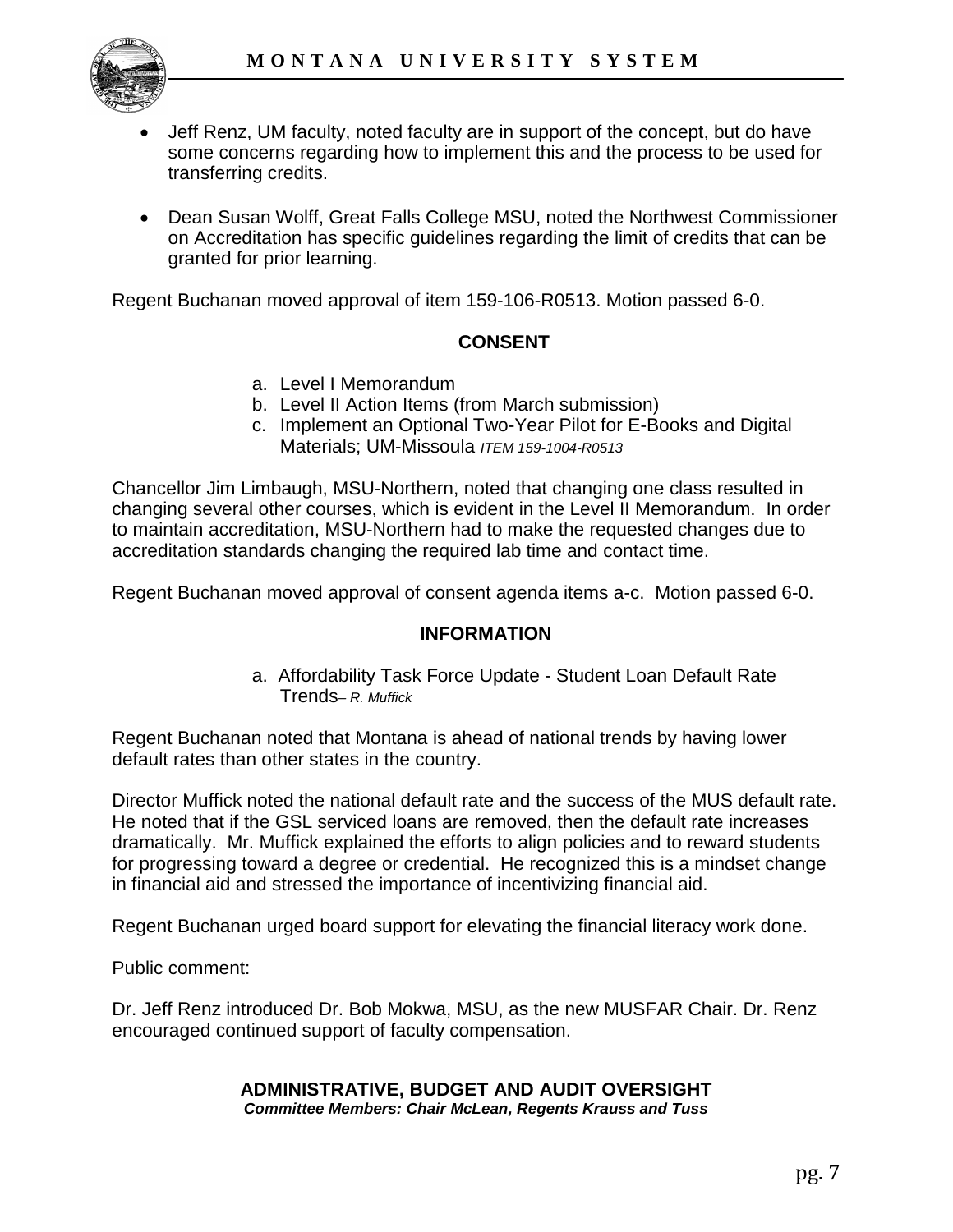

# **ACTION**

### a. FY 15 Performance Funding Model; OCHE *ITEM 159-110-R0513*

Associate Commissioner Tyler Trevor noted that the information included in the presentation is the allocation model the board is being asked to approve for distributing appropriations to the MUS educational units. The taskforce addressed the basic attributes for short-term and long-term processes needed for performance-based funding. Associate Commissioner Trevor noted the MUS Performance Funding Taskforce worked to develop a performance funding framework for allocating performance funding in FY 15; next year will focus on a long-term model for FY 16-17.

Associate Commissioner Trevor noted the taskforce focused on best practices and principles; short-term vs. long-term goals; progress; outcome metrics; and allocation methodology.

He explained the best practice of highest importance and concern is the issue of quality. He reported that this is a national trend, with 33 states already implementing some level of performance funding; recognized the importance of designing a model that promotes mission differentiation; campuses will be measured against their own individual progress, with emphasis placed on continuous improvement.

Associate Commissioner Trevor noted the importance of limiting the number of outcomes to be rewarded and of developing a small set of clear metrics that focus on key state priorities.

Discussion followed on:

- The need to have a culture (faculty, staff, campus leaders) that support performance-based funding and are committed to maintaining academic quality;
- Broad metrics that can be built upon in the future;
- Support for the metrics including degree completions and retentions;
- In the short-term use the system-wide average / in the long-term weighting the metrics according to campus size;
- Develop metrics that align with campus missions;
- Long-term focused strategies and efforts that align with metrics;
- How can campuses that are not meeting the metrics make progress to improve their outcomes with less funding;
- How to address student success;
- This needs to work as a reward system and not a punishment;
- Strong board support of this effort;
- Include student support services staff in discussions;
- Student participation;
- Recognizing that this is a new form of funding campuses;
- Some level of skepticism still exists;
- Use Complete College America as a guideline
	- b. Technology Modular Unit; UM-Missoula *ITEM 159-1005-R0513*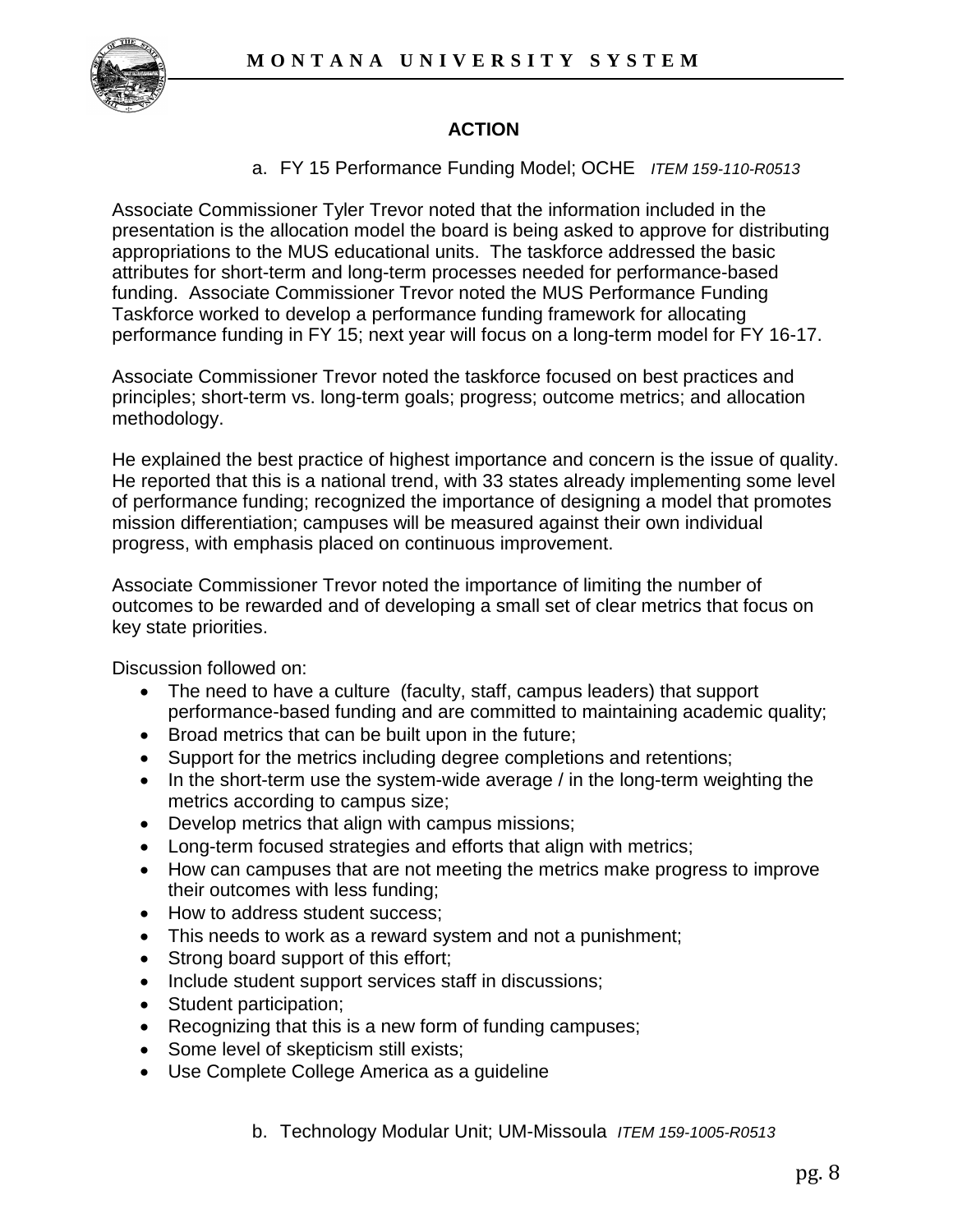

Associate Vice President for Administration and Finance at UM, Rosi Keller, noted this seeks approval to construct infrastructure to provide a secure environment for data storage for UM. The current location is high risk and not adequate for their needs. .

> c. Renovate Restrooms at Prospector Residence Hall; MT Tech *ITEM 159-1501-R0513*

Chancellor Donald Blackketter explained this involves intensive plumbing revamping; the building is structurally sound, but needs extensive renovations.

Deputy Commissioner Robinson clarified that this is an auxiliary facility and auxiliary revenues will be used to fund the renovations.

Maggie Peterson, MT Tech Vice Chancellor for Finance and Administration, explained that part of the cost included in the architectural charges also include major structural problems that will be addressed.

d. HPER Pool Replacement; MT Tech *ITEM 159-1503-R0513*

Chancellor Blackketter noted the pool is currently closed due to structural problems and the item requests authority to implement the needed repairs and improvements.

Deputy Commissioner Robinson explained that there are two components – authority to renovate the pool; and also the fee increase, which would go to future programming operational costs to maintain the pool.

> e. FY 14 and FY 15 Tuition and Fees; OCHE *ITEM 159-101-R0513 | Proposed Tuition Summary | Proposed Mandatory Fee Summary | Proposed New Mandatory Fees | Campus Tuition & Fee Schedules*

Regent McLean acknowledged that the board just received an email from Dawson Community College confirming that Dawson Community College will not increase tuition rates.

Deputy Commissioner Robinson explained the process for setting tuition rates, including the CAP (College Affordability Plan) and fees. OCHE provides direction to the campus CEO's by setting expectations to keep fee increases at a minimum. Deputy Commissioner Robinson reminded the board that there are mandatory and nonmandatory fees, and to keep in mind there is no other funding source for the services covered by fees. He noted part of the fee increases are the result of cost increases for particular courses and that any fee increase over 2% would need to have extensive justification as to why that increase is necessary. Deputy Commissioner Robinson said the commissioner's office thoroughly reviewed the descriptions and justifications for fees over 2% to make sure they are reasonable and are supportive of the fee increases brought to the board for approval.

Deputy Commissioner Robinson noted that the board has previously allowed individual campuses to increase non-resident tuition rates in comparison with other institutions at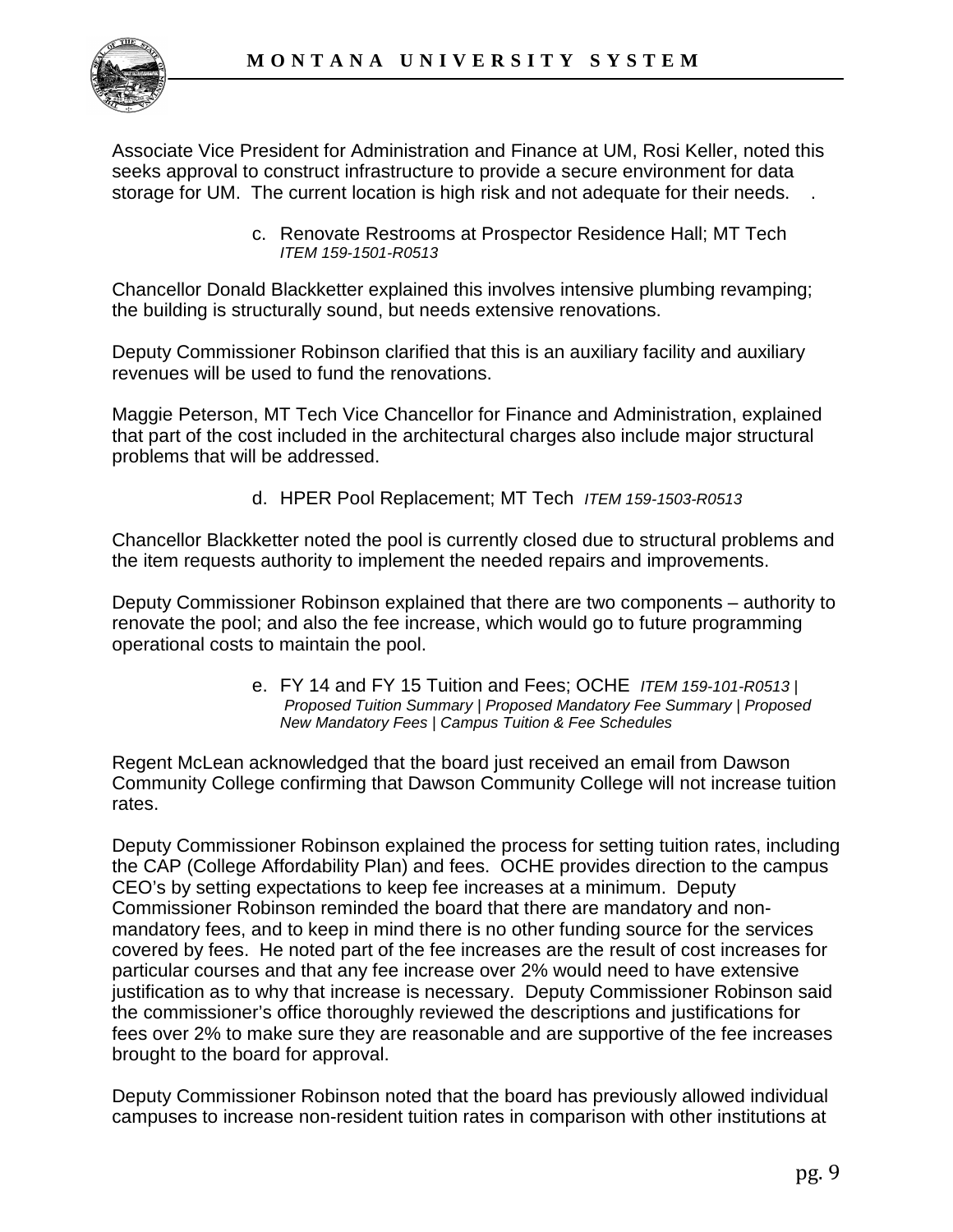

a rate of approximately 3% annually. This rate will not harm campus competitiveness for non-resident tuition.

Board discussion followed on the need for clear differentiation of what constitutes tuition and what constitutes mandatory fees and whether some mandatory fees should be included in tuition costs in the future.

Regents Buchanan and Krauss noted they would not support any increases in fees.

Public Comment:

- Ashley Edmonson, FVCC student, spoke in support of the FVCC health center and supported the proposed \$45 fee for student health services.
	- f. Financing Option Business Building; MSU-Bozeman *ITEM 159- 2008-R0513*

MSU Vice President for Administration and Finance, Terry Leist, explained the purpose of the request is for authorization to arrange financing for construction and related costs of Jabs Hall, in cooperation with the foundation. This would allow the foundation to invest those donated funds at a rate higher than what MSU could borrow for. He noted that financial advisors recommended this plan.

Regent Tuss spoke in support of the item.

Regents Buchanan and Krauss noted concerns of the process and possible risk. Vice President Leist explained that the gift donated by Mr. Jabs was made to the alumni foundation and, therefore, the debt service on the building would be paid by the Foundation as well. Mr. Leist confirmed that MSU would monitor the funds in the investment pool to assure they have adequate funds to cover this debt load if needed.

Regent Buchanan noted that he felt there was too much risk associated with this and requested additional information prior to the board taking action the following day.

Deputy Commissioner Robinson clarified that approving this item would not finalize the process, but rather, it would authorize the campus and foundation to work with the commissioner's office and for the process to move forward; this project will require some form of bridge financing, regardless of the board final decision on the investment proposal.

#### **INFORMATION**

- a. Audit Reports:
	- o Montana PBS Public Television, Financial Statements, June 30, 2012 – Unqualified
	- o KGLT-FM Public Telecommunications, Financial Statements, June 30, 2013 – Unqualified
	- o KUFM-FM Radio Public Telecommunications, Financial Statements, June 30, 2012 – Unqualified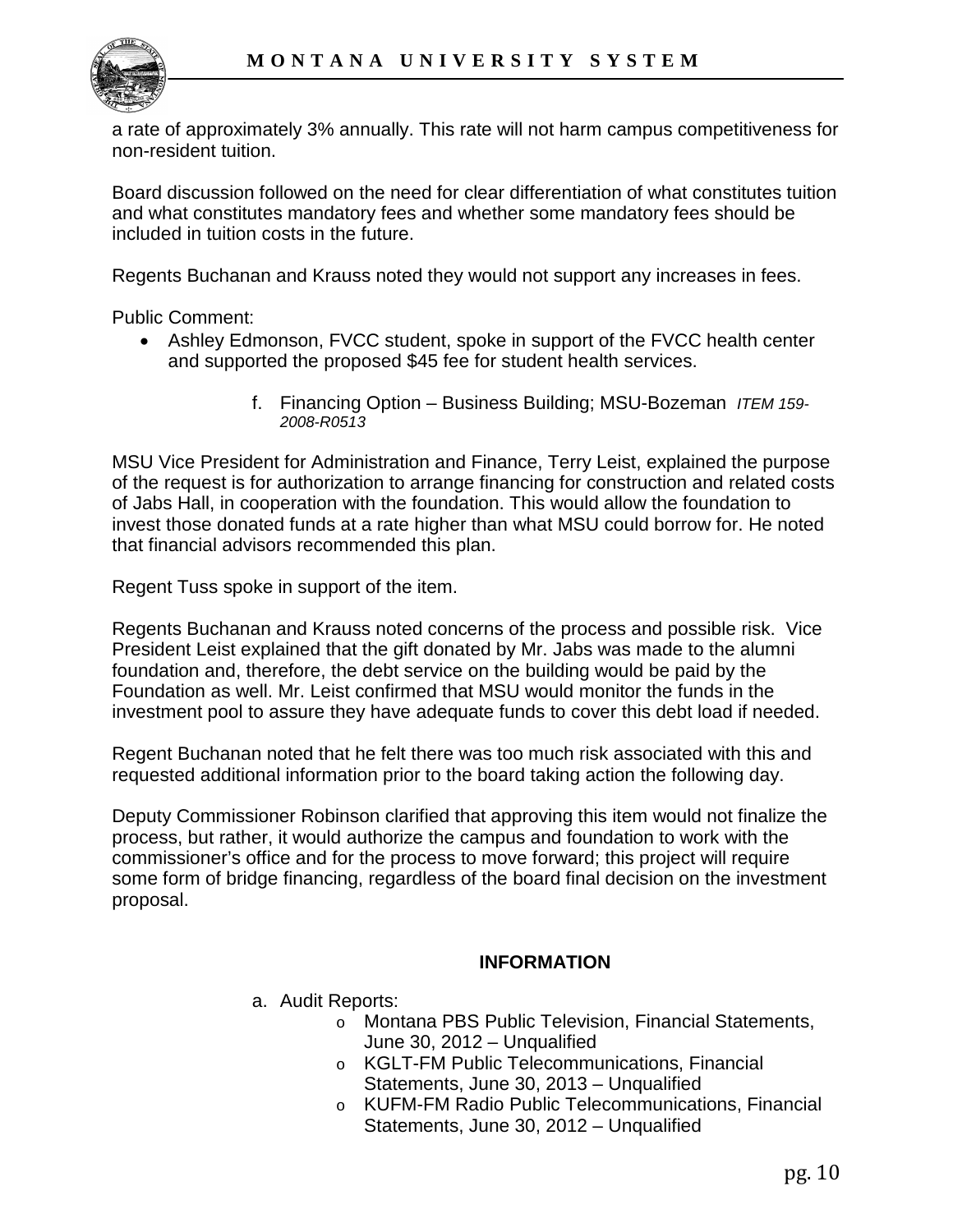

Deputy Commissioner Robinson noted this is a list of audits received at OCHE since the last BOR meeting.

- b. Annual Authority Reports
	- o MSU Campuses | Attachment #1
	- o UM Campuses | Attachment #1

Deputy Commissioner Robinson stated that the Annual Authority Reports contain information related to projects on the campuses that have been previously approved by the BOR.

c. MSU Consideration of Public Private Partnerships; MSU-Bozeman

MSU Vice President Terry Leist explained that due to enrollment increases, MSU is exploring options in how to remediate those issues pertaining to residence facilities. He noted that MSU is working with a national consultant to analyze local markets and associated costs.

> d. MSU-Northern Consideration of Public Private Partnerships; MSU-Northern

Chancellor Limbaugh noted that MSU-Northern's residence facility no longer meets the needs of the students and, in fact, a portion of the building has been closed due to structural deficiencies. He told the board that MSU-Northern is exploring the possibility of entering into a Public Private Partnership with a private development group to construct a new residence facility. If the campus concludes this is in the best interest of the campus to proceed, they will come back to the board at a future meeting for approval for construction.

Regents Tuss and Krauss spoke in support of continuing to work with the business community with this.

e. Summer 2013 Small Classroom Renovations; *MSU-Bozeman* 

Deputy Commissioner Robinson clarified that this would not impact the current restrictive funds.

f. Creative Arts Complex – Space Improvements; *MSU-Bozeman* 

#### **CONSENT**

- a. Expend Student Computer Fees; MSU-Bozeman *ITEM 159-2006- R0513*
- b. Expend Student Equipment Fees; MSU-Bozeman *ITEM 159-2007- R0513*
- c. Expend Student Computer Fees; MT Tech *ITEM 159-1504-R0513*
- d. Expend Student Computer Fees; UM-Western *ITEM 159-1601-0513*
- e. Expend Student Computer Technology Fees; Helena College UM *ITEM 159-1901-R0513*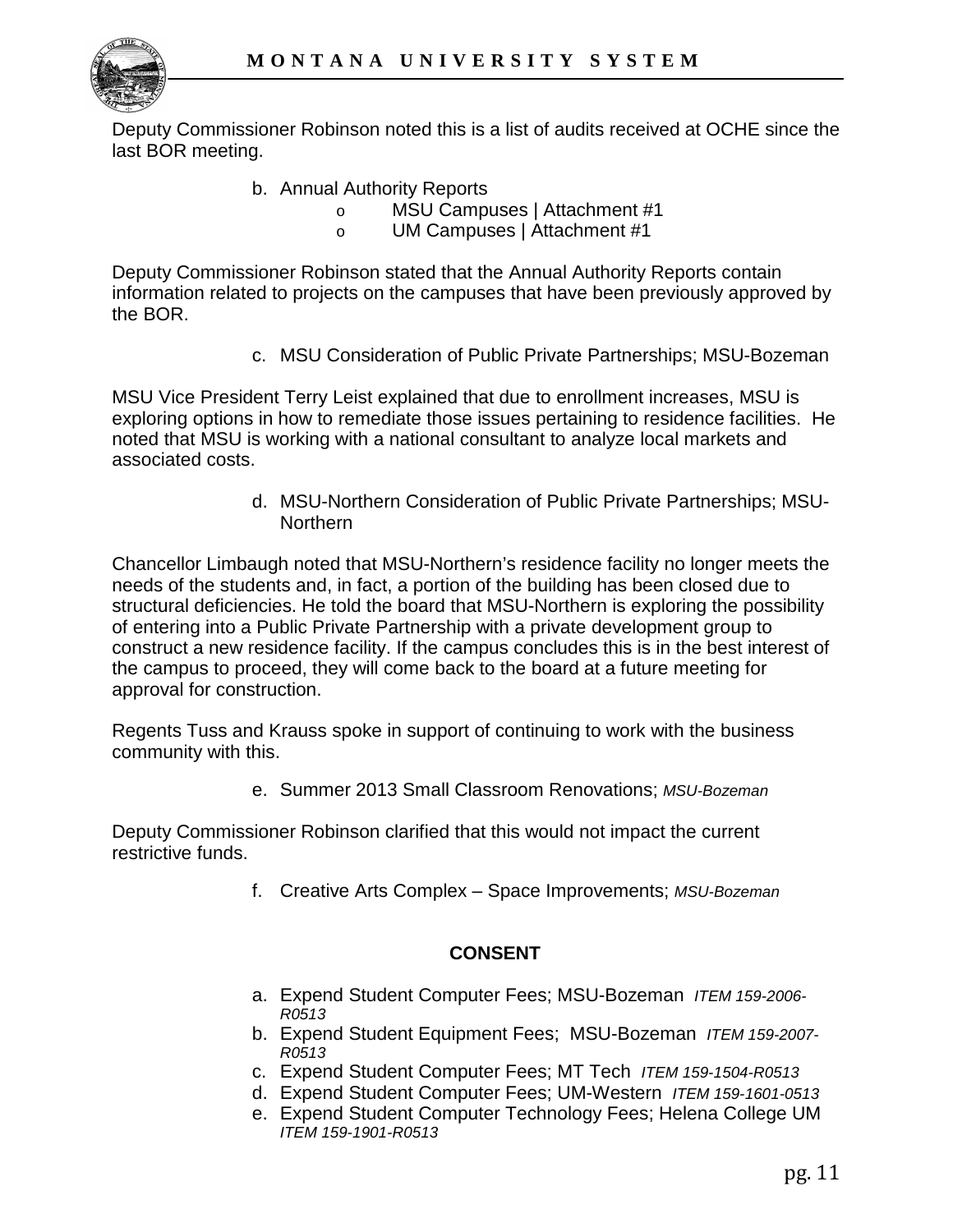

- f. Student Computer Fee Classroom Technology Equipment Initiative; UM-Missoula *ITEM 159-1001-R0513*
- g. Student Computer Fee Employment Allocation; UM-Missoula *ITEM 159-1002-R0513*
- h. Student Computer Fee Equipment Allocation; UM-Missoula *ITEM 159-1003-R0513*
- i. Parking Lot Repair/Replacement; MT Tech *ITEM 159-1502-R0513*
- j. ITC Lease; MSU-Bozeman *ITEM 159-2009-R0513*
- k. Wireless Internet Expansion in Housing; MSU-Bozeman *ITEM 159- 2010-R0513*
- l. Closed Circuit Cameras; MSU-Bozeman *ITEM 159-2011-R0513*
- m. Replace Roof on the Health, Physical Education and Recreation (HPER) Building; MT Tech *ITEM 159-1505-R0513*
- n. American Indian Tuition Waiver Policy Changes; OCHE *ITEM 159- 105-R0513*
- o. Mathews Hall Structural Improvements; UM-Western *ITEM 159-1602- R0513*
- p. Repeal BOR Policy 217.1, Local Executive Boards; OCHE *ITEM 159-109-R0513*

## **Public Comment**

• Marco Ferro, MEA-MFT reminded the board that students had supported increase in tuition increase two years ago in order to maintain quality education. Mr. Ferro spoke in support of the proposed tuition freeze.

The meeting recessed at 5:00 PM.

## **Friday, May 24, 2013**

Asa Hohman, MAS President, awarded the 2012-13 'Advocate of the Year Award' to Chancellor Jim Limbaugh, MSU-Northern for his work with and advocacy for students.

The board members, members of the Commissioner's office and campus CEO's recognized Regent Thiel's outstanding service.

#### **Two-Year Education and Community College Committee (and action)** *Committee Members: Joe Thiel, Chair; Todd Buchanan, Jeff Krauss*

## **ACTION**

a. Adoption of Developmental Education Reform Taskforce Summary and Recommendations *– J. Cech, S. O'Hare*

Deputy Commissioner John Cech noted the taskforce created recommendations based on national best practices and conducted baseline analysis of MT Developmental programs.

UM Assistant VP, Sharon O'Hare, gave a presentation focused on analysis of existing developmental education reform efforts throughout MT and nationally. She noted the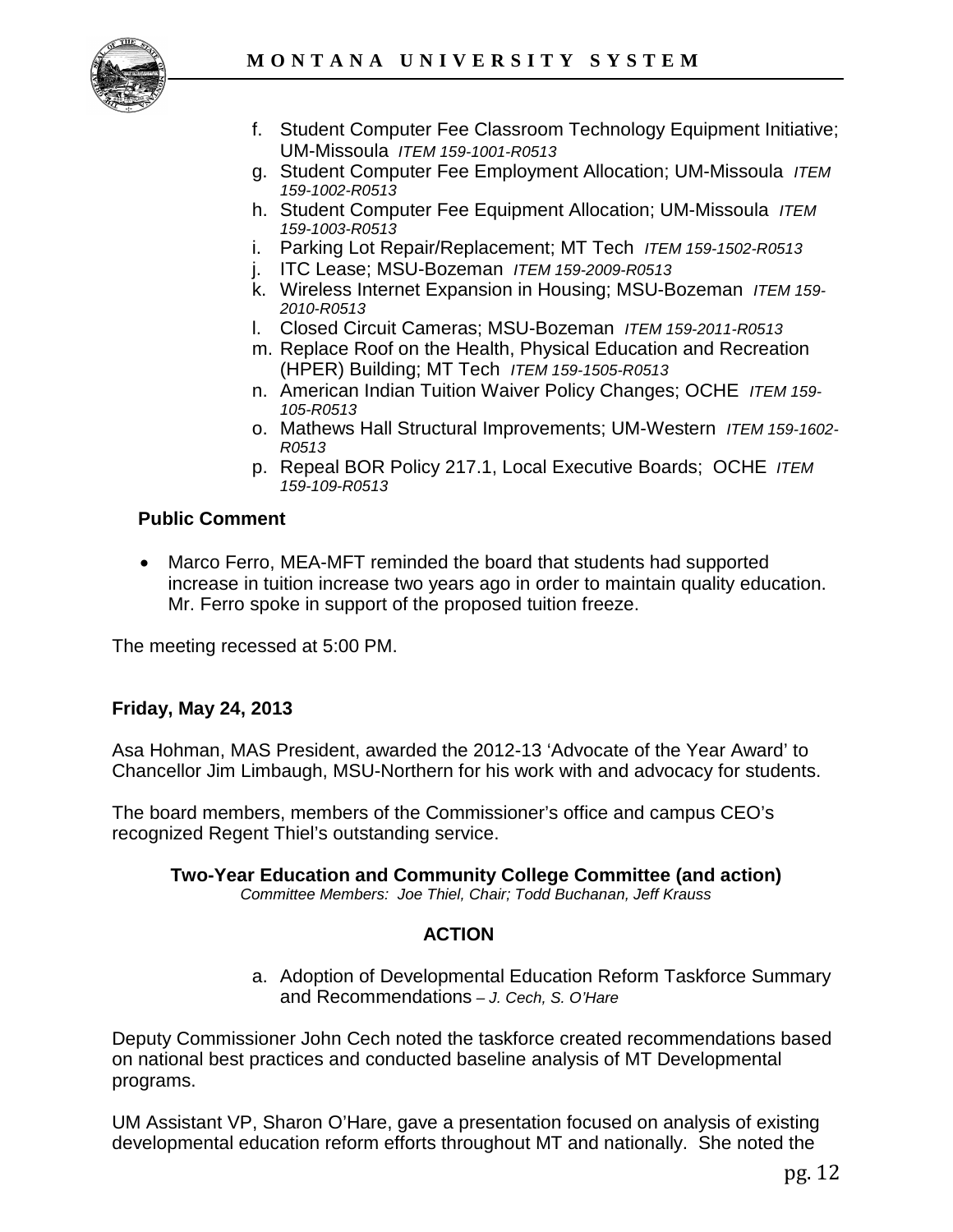

need for remediation reduces the likelihood of graduation, plus increases the time to graduation.

Sharon noted recommendations of the taskforce: partner with OPI to create a college readiness communications platform by targeting first time freshman and nontraditional adult learners; create a common MUS placement system using multiple resources; create developmental councils to focus on math and writing readiness; quality advising for students; instructors for remedial courses should be integrated across the system; tracking students enrolled in developmental education courses; create policies to encourage completion of developmental courses and; dedicate a portion of performance-based funding to developmental education reform recommendations.

Superintendent Denise Juneau recommended having consistent requirements to avoid confusion for incoming students and parents.

Regent Thiel moved approval of the taskforce recommendations. Motion passed 6-0.

# **INFORMATION**

a. College!NOW: The First Three Years Recap *– J. Cech* 

Deputy Commissioner Cech gave a presentation on the first three years of the College!Now efforts, achievements, and challenges. Accomplishments included: extending the comprehensive two-year mission, with comprehensive two-year colleges now providing transferable lower-division instruction, remedial education and services targeted to serve adult students; the two-year campuses are operating as a system now; students have access to a comprehensive two-year college in every region of Montana; providing online remedial education for high school students not prepared for college level coursework; migrating student data to the MUS student data warehouse; representation on a task force to design a comprehensive performance measurement and funding plan for the MUS and; extensive multi-media communication

b. Workforce Development Taskforce *– W. Cruzado/J. Cech*

Deputy Commissioner Cech said the taskforce members were asked to submit the one thing that each campus could realistically do to improve workforce development. These will be submitted to Dr. Cech for summarizing at a later date.

John Cech noted work being done on the TAACCCT Consortium Grant from the U.S. Department of Education; he submitted a joint grant application with Great Falls College-MSU and FVCC and working with tribal colleges. He noted that the grant focuses on energy and advanced manufacturing.

Jeri Pullam, Great Falls College-MSU, gave a presentation on advanced manufacturing stacked credentials, which are of high interest to the U.S. Department of Labor and Department of Education; they want credentials that add to or build into another credential. The partners in the grant need to find local industry that can be partnered with.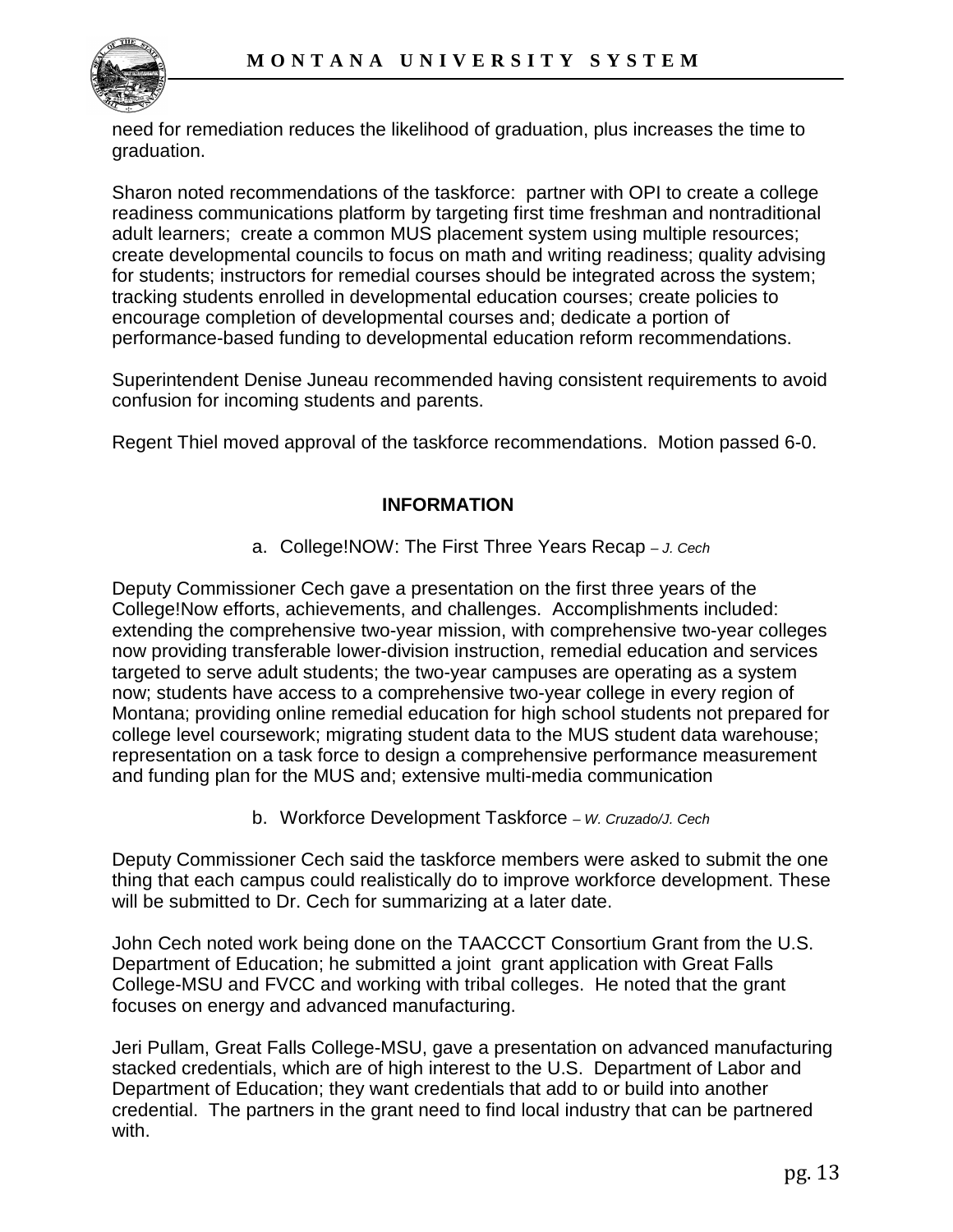

c. Two-Year Education Research Day *– J. Garic* 

Dean John Garic, Highlands College of MT Tech, explained a recent event focused on two-year education student research day that occurred at Highlands College of MT Tech. He noted that the intent is to convey a higher profile to two-year education and to celebrate student research. He stated interest in holding this annually, alternating the two-year campus it is held on each year. Dr. Garic said this is a national trend and was developed by the National Science Foundation.

Regent McLean expressed interest in including dual enrollment high school students in the event. Dr. Garic agreed to work with planners in sending invitations and information to all high schools offering dual enrollment opportunities.

Regent Robinson encouraged inclusion of the various disciplines to give participating students a sense of what opportunities are available to them.

d. GEAR UP and Statewide ACT Examination Update *– J. Lombardi*

Director Jan Lombardi gave a presentation with an overview of GEAR UP activities and the implementation of the ACT College Test and career readiness efforts.

e. Joint MCC and DCC Board Meeting Update – *J. Baker; L. Watson* 

President Jane Baker and Interim President Lisa Watson updated the board on a recent joint meeting held with trustees of MCC and DCC boards in which they discussed topics of interest to both presidents, including presidential searches occurring at both campuses at this time.

f. Phi Theta Kappa All State Team Recognition *– J. Cech* 

Deputy Commissioner Cech announced recognition of students Tanner Morrison, Abbie Coakley, Dustin Spivey, and John Godwin for their outstanding work and leadership at two-year campuses.

Public Comment

• Dustin Spivey spoke in recognition of faculty, staff and advocates in the Montana University System.

Denise Juneau, Superintendent of Public Instruction

Superintendent Denise Juneau highlighted Graduation Matters efforts, which addresses transition issues for students, including dual enrollment and transition efforts from K-2 into higher education. Other efforts noted included: the award of a grant to focus on community efforts to decrease drop-out rates; ongoing work with higher education; work with the Student Assistance Foundation; increasing college awareness; FAFSA outreach and; partnerships in making student college ready and; dual enrollment efforts.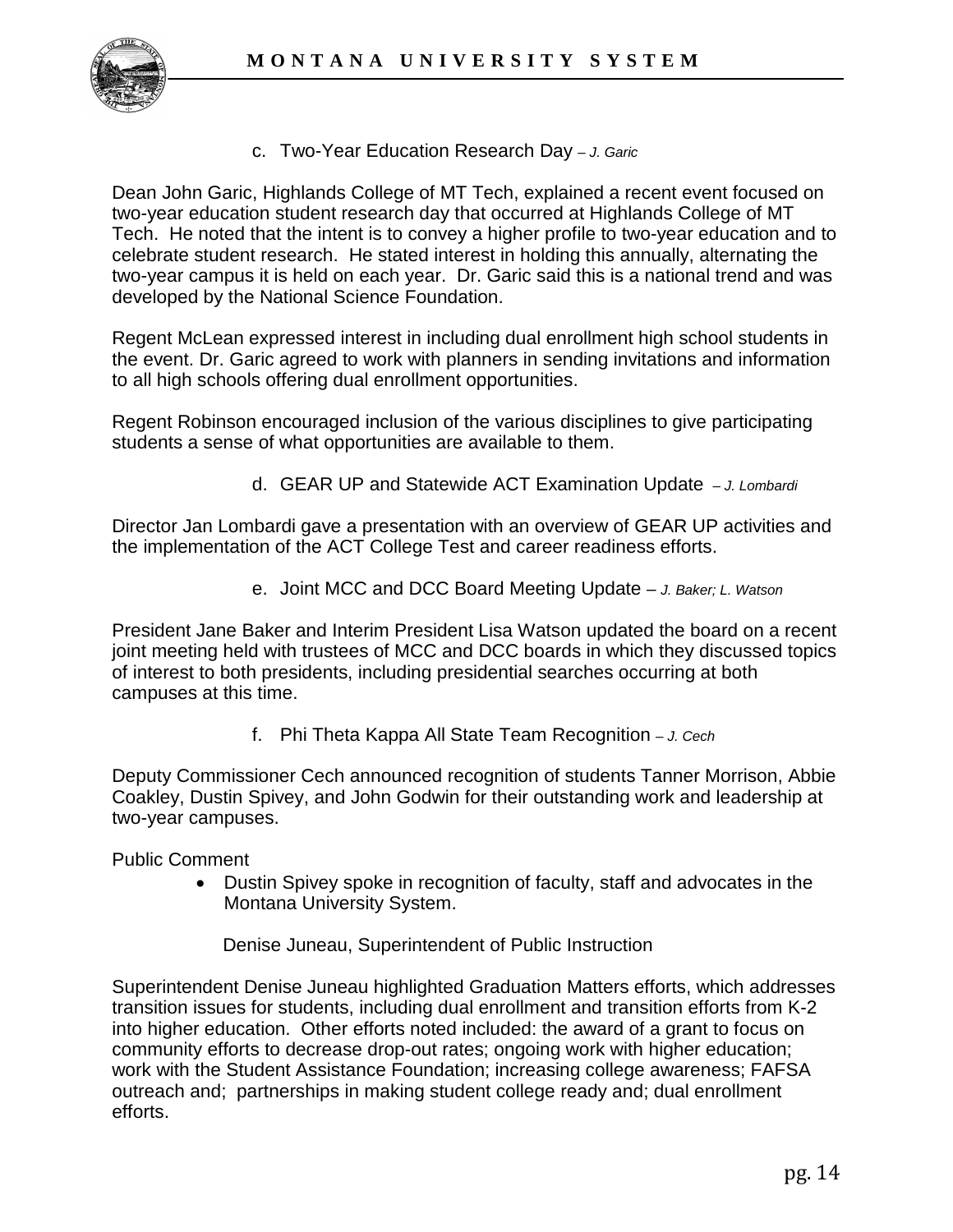

#### **STAFF AND COMPENSATION COMMITTEE MEETING (and action)**

*Committee Member: Regents Angela McLean*

## **DISCUSSION**

Compensation Planning

- Compensation Planning
- Faculty Salary Inversion and Compression
- Collective Bargaining Update

Associate Commissioner Kevin McRae noted upcoming labor negotiations scheduled and that the BOR has an obligation to collectively bargain with faculty and staff who are members of collective bargaining units. Associate Commissioner McRae requested guidance for a pay plan the MUS can support and that included a level of cost of living adjustments for those employees on the lower end of the compensation levels. He noted that HB 13 provided a large share of the needed funding, but also noted that HB 13 does not cover all the expenses.

Commissioner Christian noted that the MUS needed to look at non-resident tuition options to backfill the non-resident portion of the MUS Pay Plan.

Regent Buchanan suggested further discussions focus on the use of funds toward pension costs.

Associate Commissioner McRae noted the intent to distribute funds for normal wage increases to faculty and staff in comparison to similar institutions.

Board members discussed creating pools of funds to address some inversion and compression issues, to enable the campuses to reward performance, and to provide and extra amount to those on the lower compensation level. They urged members to remember that while research faculty are costly to retain, they also bring in large amounts of funding in grants.

Associate Commissioner McRae noted that most campuses have campus-specific merit opportunities for base-pay adjustments.

Chair McLean summarized the need to be part of a long-term strategy and long-term plan; provide an avenue to address recruitment and retention; address inversion and compression where the largest problems are and; have a pay plan that is affordable and that which will allow the board to keep tuition low.

Regent Krauss reminded the board that when backfilling, it sometimes involves losing people that are critical to student services.

#### **CONSENT**

BOR Policy 803.2 Revision; OCHE *ITEM 159-107-R0513*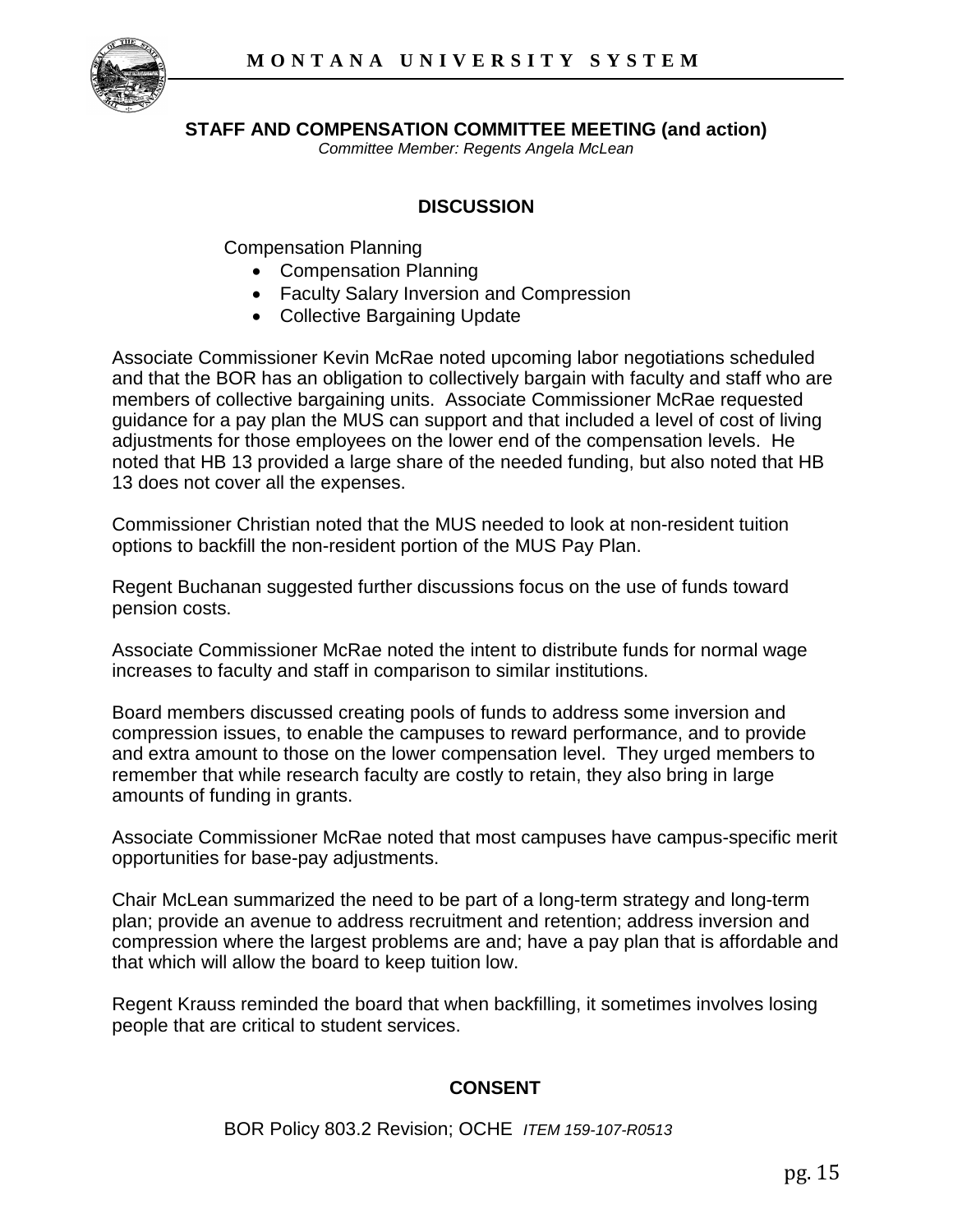

### **Staff Items**

- a. MT Tech *ITEM 159-1500-R0513*
- b. UM-Western *ITEM 159-1600-R0513*
- c. MSU-Bozeman *ITEM 159-2000-R0513*
- d. MSU-Northern *ITEM 159-2800-R0513*
- e. Professor Emeritus of Geophysical Engineering: Link; MT Tech *ITEM 159-1506-R0513*
- f. Professor Emerita of Educational Leadership: Erickson; MSU-Bozeman *ITEM 159-2001-R0513*
- g. Professor Emeritus of English: Keeler; MSU-Bozeman *ITEM 159-2002- R0513*
- h. Professor Emeritus of Beef Production: Paterson; MSU-Bozeman *ITEM 159-2003-R0513*
- i. Professor Emeritus of Native American Studies: Stein; MSU-Bozeman *ITEM 159-2004-R0513*

#### Labor Agreement

UM Western Labor Agreement; OCHE *ITEM 159-108-R0513* 

Regent Thiel moved approval of the consent agenda. Motion passed 6-0.

#### **Public Comment:**

- Dr John Neumeier, MSU, urged the board to support funding for the retirement plan, ORP.
- Marco Ferro, MEA-MFT, urged the board to continue to support funding for the retirement plans in the system and to continue working together to address these issues.
- Dr. David Shively, UM, CUF Chair (Coalition of Union Faculty), urged the board to continue to address inversion and compression issues on the campuses.
- Dr. Sandy Osborn, MSU, urged the board to support faculty and staff compensation levels.

## **COMMITTEE REPORTS, DISCUSSION & ACTION**

a. Administrative, Budget, and Audit Oversight Committee Report

#### **ACTION**

a. FY 15 Performance Funding Model; OCHE *ITEM 159-110-R0513* 

Regent Tuss moved approval of ITEM 159-110-R0513. Motion passed 6-0.

b. Technology Modular Unit; UM-Missoula *ITEM 159-1005-R0513*

Regent Tuss moved approval of ITEM 159-1005. Motion passed 6-0.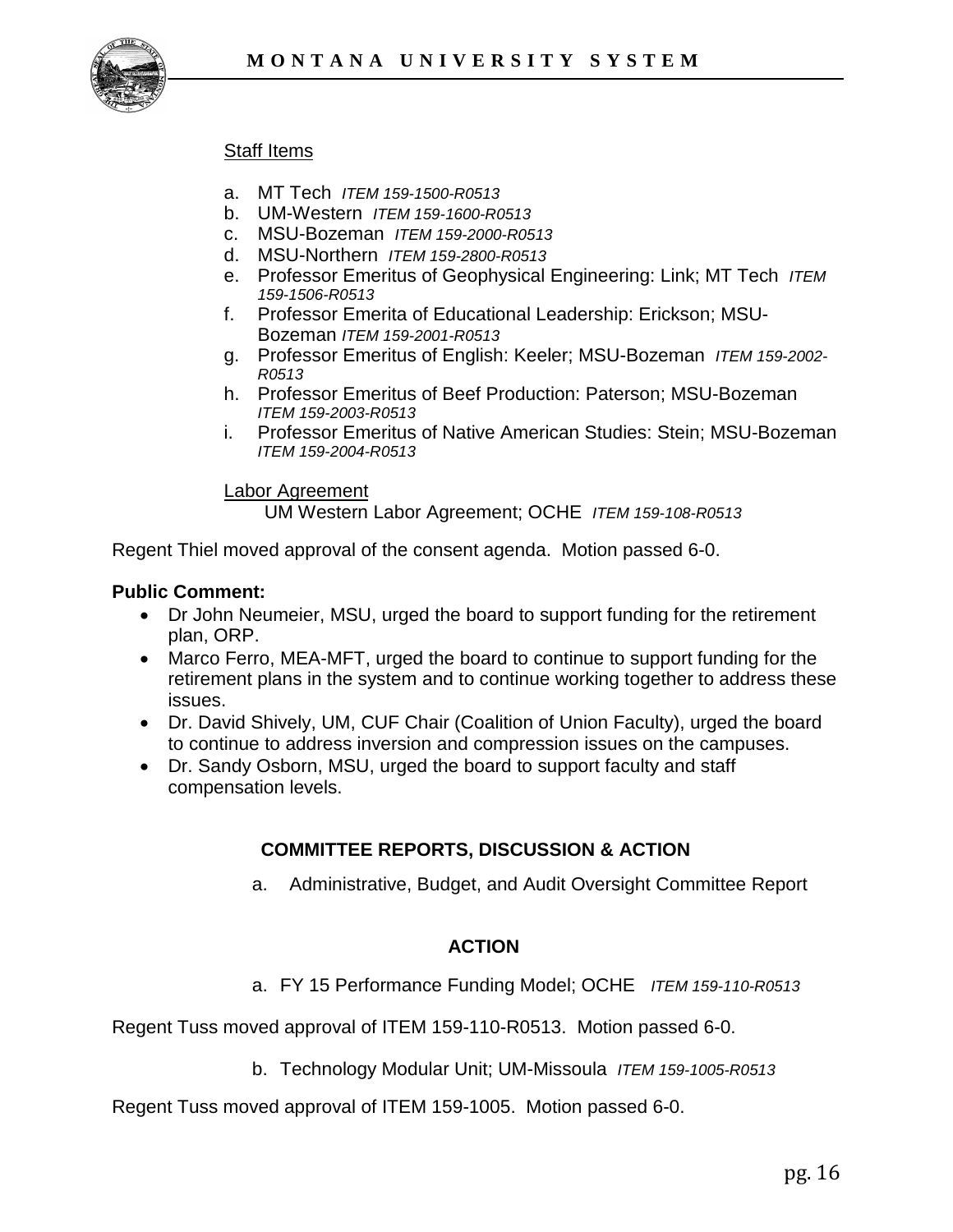

c. Renovate Restrooms at Prospector Residence Hall; MT Tech *ITEM 159-1501-R0513* 

Regent Thiel moved approval of ITEM 159-1501=R0513. Motion passed 6-0.

d. HPER Pool Replacement; MT Tech *ITEM 159-1503-R0513*

**Public Comment**: Kyle Hogan, MT Tech student group, told the board that the students voted in favor of the HPER pool replacement and maintenance.

Regent Thiel moved approval of ITEM 159-1503-R0513. Motion passed 6-0.

e. FY 14 and FY 15 Tuition and Fees; OCHE *ITEM 159-101-R0513 | Proposed Tuition Summary | Proposed Mandatory Fee Summary | Proposed New Mandatory Fees | Campus Tuition & Fee Schedules*

Chair McLean noted the value of the CAP agreement in making it possible for the board to freeze tuition. She said the CAP provided an increase in present-law adjustments and pay plan funding. She requested future discussions focused on the possibility of rolling some mandatory fees into tuition costs.

Regent Tuss moved to approve the proposed tuition for resident students for the MUS campuses as presented with CAP, to approve the tuition increases for resident students as proposed by Miles Community College, and to approve the non-resident tuition increases. Motion passed 6-0.

Regent Robinson moved to approve the mandatory fees as proposed, to approve the non-mandatory fees as proposed, and to approve the room and board fees as proposed. Motion passed 4-2, with Regents Buchanan and Krauss voting no.

President Engstrom urged the board to not think about individual fees, but to think about the total cost of education.

Commissioner Christian pledged to take the board conversation regarding fees and tuition back to the system office to discuss what should be included in fees and what should be included in tuition. He noted that the board needs to have these discussions earlier in the process if they want to make any changes to fees and if there are mandatory fees that should be included in tuition costs. Commissioner Christian also discussed the need to review national trends to allow MUS to remain comparative to other institutions.

> f. Financing Option – Business Building; MSU-Bozeman *ITEM 159- 2008-R0513*

Michael Stevenson, President of MSU Alumni Foundation, addressed questions from the board related to funding mechanisms and processes. He explained the Alumni Foundation consists of alumni, foundation, and campus members and described the decision-making process at the Alumni Foundation, in response to questions from Regent Buchanan the previous day. Mr. Stevenson explained that the Alumni Foundation received the generous donation from Jake Jabs for use at MSU-Bozeman.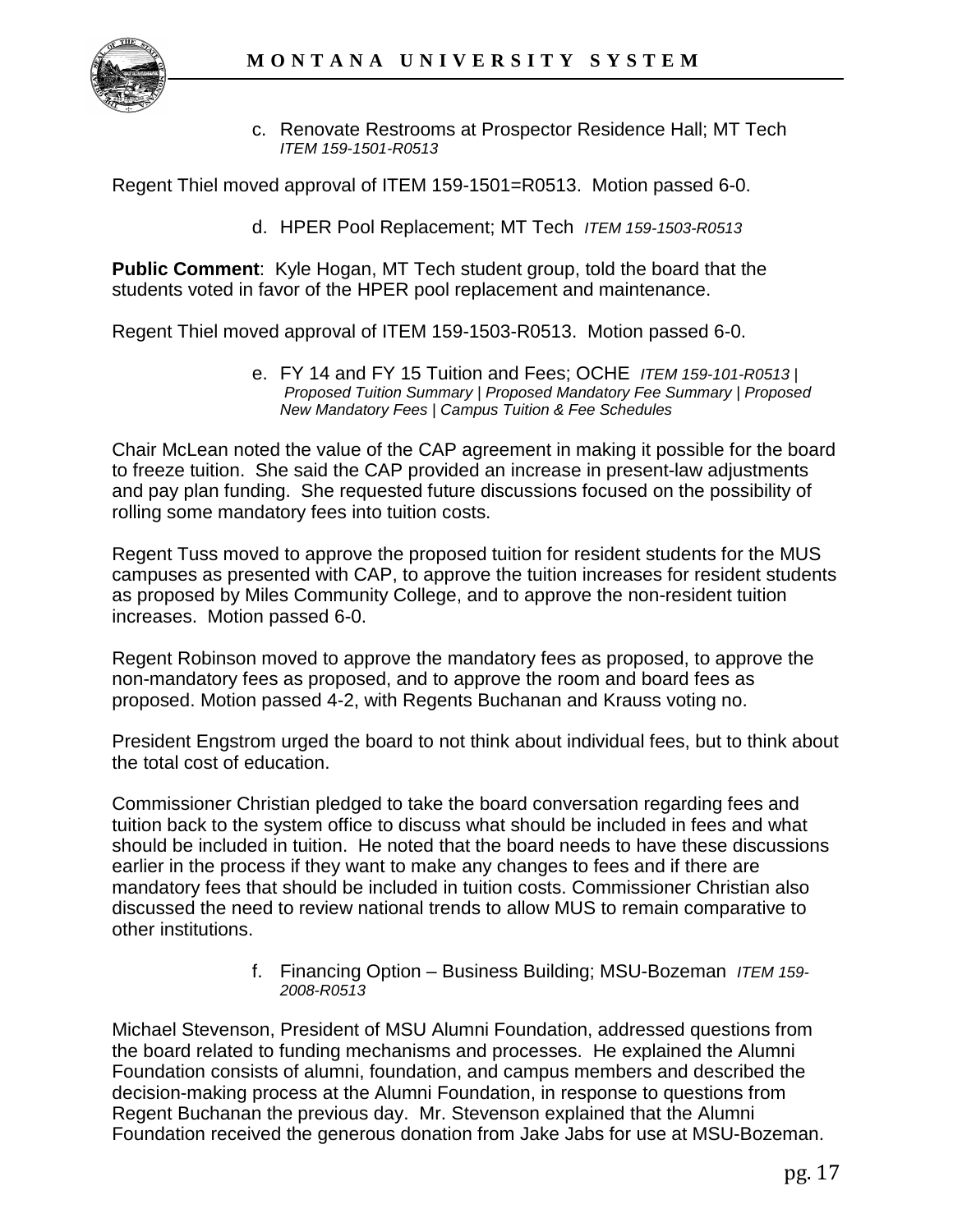

The gift was an "unrestricted gift," which means the use is to be determined by the campus. MSU chose to use the gift toward the construction of the business building. Mr. Stevenson said this is an opportunity to use the money from the gift, to invest those funds, and use it as an endowment. Alumni board members chose to invest this money in this manner; the Alumni Foundation has a plan for the investments, benchmarks, timelines, and have financial advisors that have highly recommended this plan. Mr. Stevenson noted that due diligence has been done to minimize risk.

Regent Buchanan noted the board is not approving bonding with this item. He recognized the board has been demanding due diligence by campuses and requested forecasting information on expenses associated with the funds. Mr. Stevenson said the forecasting fees have already been calculated in the numbers presented to the board.

Regent Krauss asked if the alumni foundation has done this before. Mr. Stevenson said this is the first time the MSU alumni Foundation has done this type of leveraging, but this is something done nationally by other campuses across the country. He clarified that the Alumni Foundation will continue to own the funds donated by Jake Jabs, but this would allow them to leverage those funds for the purpose of the construction of the business building.

Regent Buchanan moved approval of ITEM 159-2008-R0513. Motion passed 6-0.

#### **CONSENT**

- a. Expend Student Computer Fees; MSU-Bozeman *ITEM 159-2006- R0513*
- b. Expend Student Equipment Fees; MSU-Bozeman *ITEM 159-2007- R0513*
- c. Expend Student Computer Fees; MT Tech *ITEM 159-1504-R0513*
- d. Expend Student Computer Fees; UM-Western *ITEM 159-1601-0513*
- e. Expend Student Computer Technology Fees; Helena College UM *ITEM 159-1901-R0513*
- f. Student Computer Fee Classroom Technology Equipment Initiative; UM-Missoula *ITEM 159-1001-R0513*
- g. Student Computer Fee Employment Allocation; UM-Missoula *ITEM 159-1002-R0513*
- h. Student Computer Fee Equipment Allocation; UM-Missoula *ITEM 159-1003-R0513*
- i. Parking Lot Repair/Replacement; MT Tech *ITEM 159-1502-R0513 | Attachment #1*
- j. ITC Lease; MSU-Bozeman *ITEM 159-2009-R0513*
- k. Wireless Internet Expansion in Housing; MSU-Bozeman *ITEM 159- 2010-R0513*
- l. Closed Circuit Cameras; MSU-Bozeman *ITEM 159-2011-R0513*
- m. Replace Roof on the Health, Physical Education and Recreation (HPER) Building; MT Tech *ITEM 159-1505-R0513*
- n. American Indian Tuition Waiver Policy Changes; OCHE *ITEM 159- 105-R0513*
- o. Mathews Hall Structural Improvements; UM-Western *ITEM 159-1602- R0513*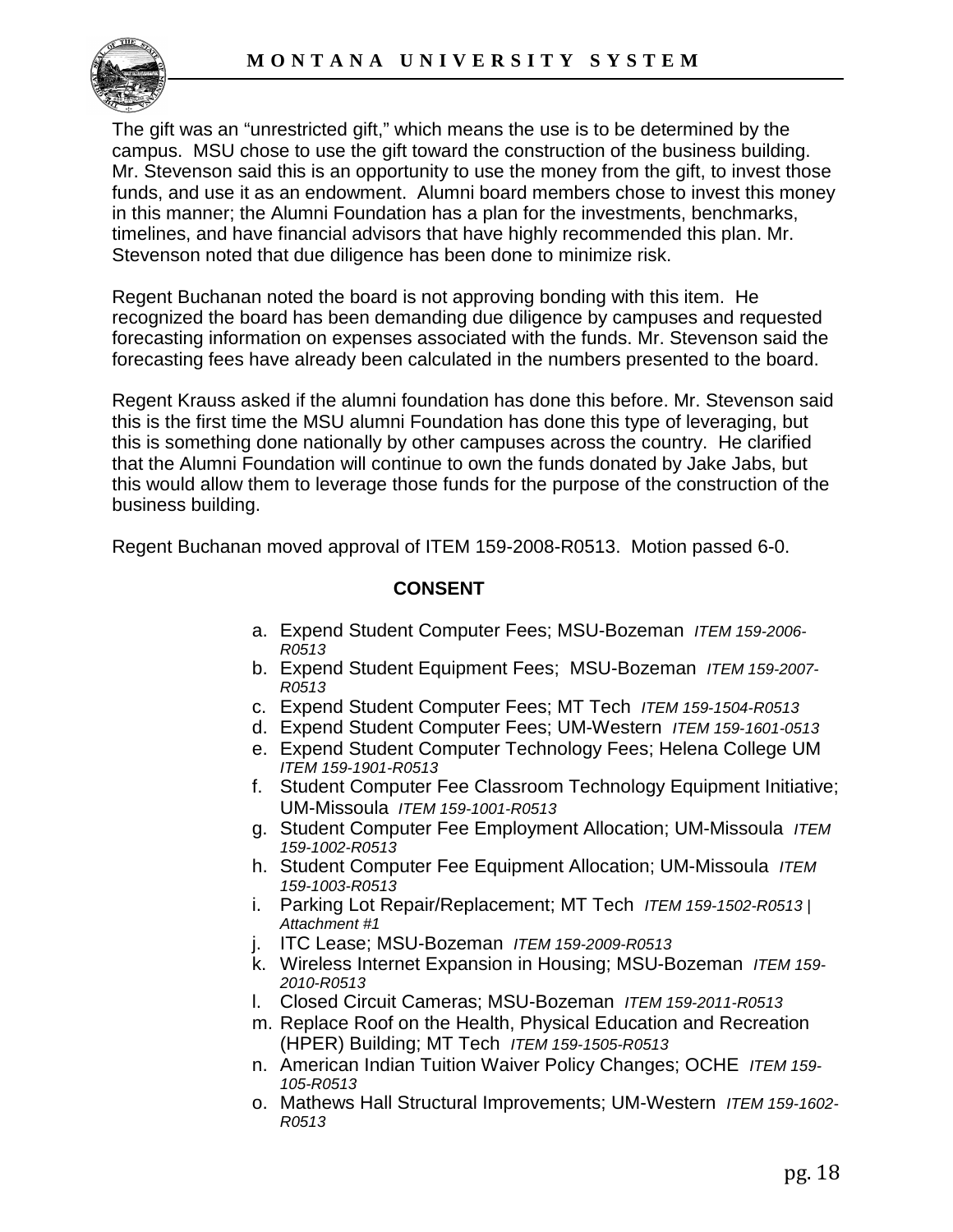

p. Repeal BOR Policy 217.1, Local Executive Boards; OCHE *ITEM 159-109-R0513*

Regent Tuss moved to approve the consent agenda items a-p. Motion passed 6-0.

- b. Academic, Research and Student Affairs Committee Report *(action taken during committee meeting)*
- c. Staff and Compensation Committee Report *(action taken during committee meeting)*
- d. Two-Year and Community College Committee Report *(action taken during committee meeting)*

Appeals

- Residency Appeal #1
- Residency Appeal #2

Chair McLean explained that each appeal will be decided separately. The decision before the board is to determine whether to hear the appeals at a later meeting. Policy does not require the board to hear the appeals unless they do not agree with the commissioner's decision. She clarified that lack of action by board confirms the commissioner's decision and the Commissioner's decision would therefore be upheld.

Residency appeal #1: No motion was made; therefore the request to hear the appeal has been denied and the commissioner's decision is upheld.

Residency Appeal #2: No motion was made; therefore the request to hear the appeal is has been denied and the commissioner's decision is upheld.

#### **Election of Officers**

Regents were instructed that they could each vote once for board chair and once for board vice chair, as they would in an election process.

Regent Tuss nominated Regent McLean as chair of the board. Regent Krauss nominated Todd Buchanan as chair of the board. Four regents voted in support of Regent McLean: Regents McLean, Robinson, Thiel and Tuss. Two regents voted in support of Regent Buchanan: Regents Buchanan and Krauss.

Regent McLean will be board chair.

Regent Buchanan nominated Regent Krauss as vice chair. Two regents voted in support of Regent Krauss: Regents Krauss and Buchanan.

Regent Robinson nominated Regent Tuss as vice chair. Four regents voted in support of Regent Tuss: Regents Tuss, McLean, Robinson, and Thiel.

Regent Tuss will be board vice chair.

The meeting adjourned at 1:15 PM.